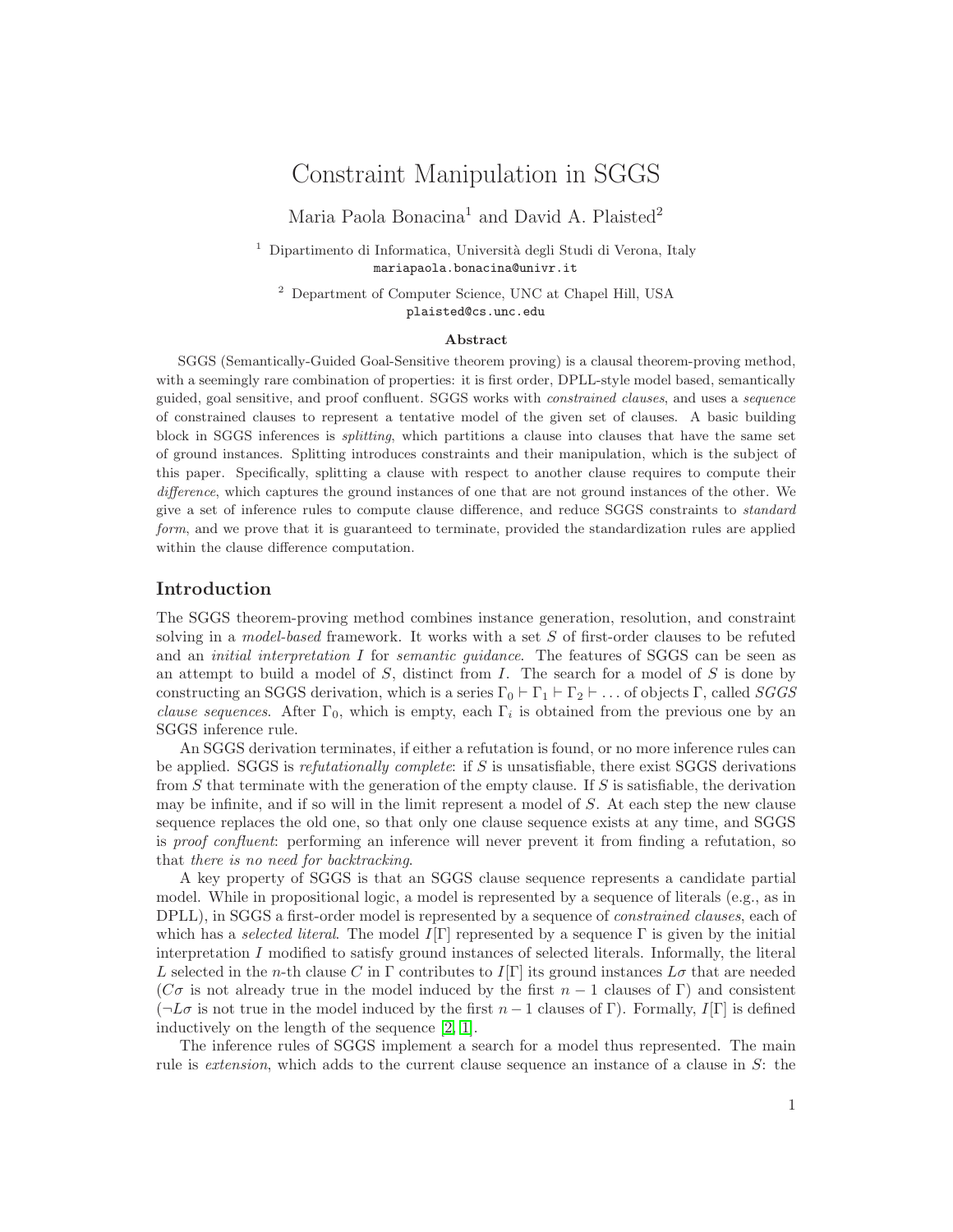objective is to find a model of all instances of all clauses in  $S$ , and if some are not satisfied, they must be added.

It may happen that selected literals have ground instances in common. If the literals have opposite sign, this would make the model inconsistent: SGGS features a restricted form of resolution, called SGGS-resolution, to remove such contradictions. SGGS-resolution represents an implicit sort of backtracking over the set of possible models of S. The resolvent is a lemma, that constrains the model, because the model must satisfy it, and intuitively captures a portion of the search space of models that has been explored. If resolution generates the empty clause, no model can be found.

If selected literals have ground instances in common, and have the same sign, there is duplication. SGGS features *splitting rules* that partition a clause with respect to another clause. The clause that gets partitioned, or split, is replaced by other clauses, that have its same set of ground instances, in such a way that the duplicated literals are isolated and can be removed.

The splitting rules of SGGS are the motivation for this paper. The splitting of a clause with respect to another clause can be computed by computing unification of selected literals, and the *difference* between two clauses. Intuitively, the splitting of  $C$  with respect to  $D$  replaces C by a set of clauses one of which captures the (constrained) ground instances of C that are also (constrained) ground instances of  $D$ , while the others capture the (constrained) ground instances of  $C$  that are not (constrained) ground instances of  $D$ . The latter form the difference between  $C$  and  $D$ , which is what matters in practice, since we want to remove the duplication.

In this paper, we illustrate the ingredients of SGGS that are relevant to constraint solving: SGGS constraints, constrained clauses, and the concepts of splitting of clauses and difference between clauses. We give a system of rules for constraint manipulation to compute clause differences, whence splittings, and reduce SGGS constraints to standard form. Then we discuss termination: while unrestricted applications of the standardization rules may not terminate, the computation of clause difference, and restoration of standard form during the computation of clause difference, are proved to terminate.

For the interested reader, a technical presentation of SGGS, including inference system, fairness, and proofs of refutational completeness and goal-sensitivity, is available in [\[2\]](#page-7-0). A nontechnical exposition is offered in [\[3\]](#page-7-2). The representation of models by SGGS clause sequences is studied in its own right in [\[1\]](#page-7-1).

## Constrained Clauses and Splitting

We assume standard concepts and notations in clausal theorem proving. In addition,  $\equiv$  is syntactic identity;  $top(t)$  is the top symbol of term t;  $at(L)$  is the atom of literal L;  $at(T)$  =  $\{at(L): L \in T\}$  for T a set of literals;  $vars(C)$  is the set of variables in clause C, and the same notation applies to terms; clauses are *variants*, if made identical by a variable renaming, similar, if made identical by a substitution that replaces variables by variables, but may replace distinct variables by the same.

#### SGGS Constraints

In SGGS, an *atomic constraint* is either empty, denoted by *true*, or an expression of the form  $x \equiv y$  or  $top(t) = f$ , where x and y are variables, f is a function symbol, and t is a term. Then, a constraint is either an atomic constraint, or the negation, conjunction, or disjunction of constraints.

SGGS constraints assume *Herbrand interpretations*: let  $\models$  mean truth in all Herbrand interpretations; then,  $\models t \equiv u$  for ground terms t and u if t and u are the same element of the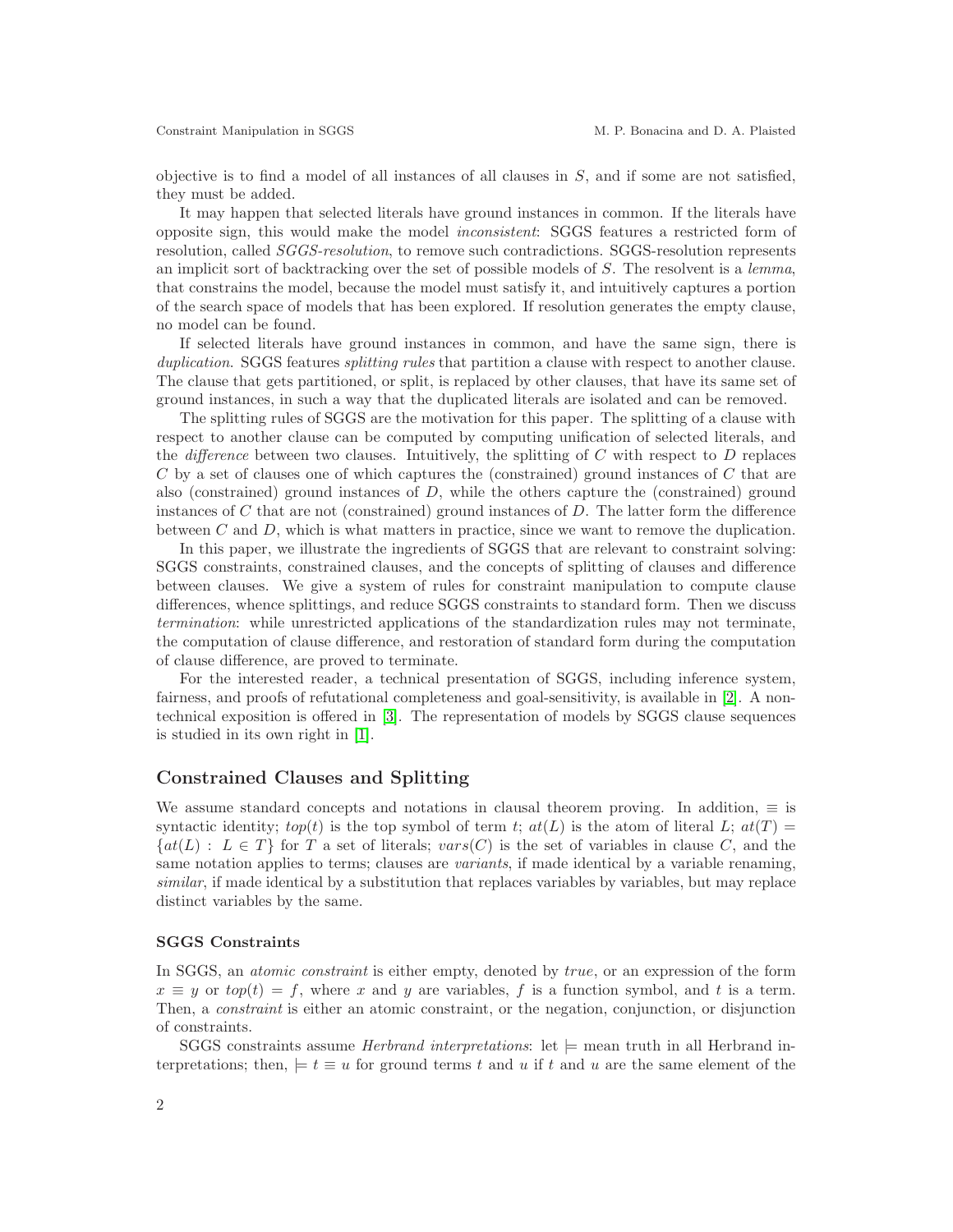Herbrand universe; and  $\models top(t) = f$  if the top symbol of ground term t is f. Thus, if  $A\vartheta$  is a ground instance of a constraint A, either  $\models A\vartheta$  or  $\models \neg A\vartheta$ .

SGGS constraints are a variant of Herbrand constraints: they are Herbrand constraints with the addition of atomic constraints of the form  $top(t) = f$ , which allow us to avoid existential quantifiers in the constraints, since  $top(t) = f$  replaces  $\exists x_1 \dots \exists x_n$ .  $t \equiv f(x_1, \dots, x_n)$ .

An SGGS constraint is in *standard form*, if it is a conjunction of distinct atomic constraints of the form  $x \neq y$  and  $top(x) \neq f$ , where x and y are variables. A constraint  $top(x) \neq f$  says that x cannot be replaced by a term whose top function symbol is f, while a constraint  $x \neq y$ specifies that  $x$  and  $y$  may not be replaced by identical terms.

A constrained clause is a formula  $A \triangleright C$ , where A is a constraint and C is a clause; a variable that appears in  $A$  but not in  $C$  is implicitly existentially quantified. A constrained clause  $A \triangleright C$  may have a selected literal L, written  $A \triangleright C[L]$ .  $A \triangleright L$  is called constrained literal. By convention, if L is selected in C, and  $C' \equiv C\vartheta$ , then  $L' \equiv L\vartheta$  is selected in C'.

The constrained ground instances (cgi) of  $A \triangleright C$  are the ground instances of C that satisfy the constraints:  $Gr(A \triangleright C) = \{C\vartheta : \models A\vartheta, C\vartheta \text{ ground}\},\$ where  $\models$  means truth in all Herbrand interpretations. Similarly,  $Gr(A \triangleright L) = \{L\vartheta : \models A\vartheta, L\vartheta \text{ ground}\}.$  For example,  $P(a, b) \in$  $Gr(x \not\equiv y \triangleright P(x, y))$ , but  $P(b, b) \not\in Gr(x \not\equiv y \triangleright P(x, y))$ . A constrained clause (literal) represents its constrained ground instances.

#### Partition, Splitting, and Difference

Since SGGS uses constrained literals and clauses to exhibit a partial model, it needs to know when constrained literals have instances in common:  $A \triangleright L$  and  $B \triangleright M$  intersect if  $at(Gr(A \triangleright$  $L$ ))  $\cap$  at $(Gr(B \triangleright M)) \neq \emptyset$ , and are *disjoint*, otherwise. Intersection does not require the literals to have the same sign, because it is defined based on atoms.

If  $A \triangleright L$  and  $B \triangleright M$  do not share variables, they intersect if and only if  $at(L)$  and  $at(M)$ unify and  $(A \wedge B)\sigma$  is satisfiable, where  $\sigma$  is the mgu (most general unifier) of  $at(L)$  and  $at(M)$ . The intersection is given by  $at(Gr(A \triangleright L)) \cap at(Gr(B \triangleright M)) = at(Gr((A \wedge B)\sigma \triangleright M\sigma)) =$  $Gr((A \wedge B)\sigma \rhd at(M)\sigma).$ 

A partition of  $A \triangleright C[L]$ , where A is satisfiable, is a set  $\{A_i \triangleright C_i[L_i]\}_{i=1}^n$  such that  $Gr(A \triangleright C)$  =  $\bigcup_{i=1}^n \{Gr(A_i \triangleright C_i[L_i])\},\$  the  $A_i \triangleright L_i$ 's are pairwise disjoint, the  $A_i$ 's are satisfiable, and the  $L_i$ 's are chosen consistently with L.

For example,  $\{true \triangleright P(f(z), y), top(x) \neq f \triangleright P(x, y)\}$  is a partition of  $true \triangleright P(x, y)$  (which can of course be written simply  $P(x, y)$ . Similarly,

$$
\{true \triangleright [P(f(z), y)] \vee Q(f(z), y), \ top(x) \neq f \triangleright [P(x, y)] \vee Q(x, y)\}\
$$

is a partition of  $true \triangleright [P(x, y)] \vee Q(x, y)$ . On the other hand,

$$
\{true \triangleright P(f(z), y) \vee [Q(f(z), y)],\ top(x) \neq f \triangleright P(x, y) \vee [Q(x, y)]\}
$$

is not a partition of  $true \triangleright [P(x, y)] \vee Q(x, y)$ , because selected literals are not chosen consistently.

If clauses  $A \triangleright C[L]$  and  $B \triangleright D[M]$  in an SGGS clause sequence have selected literals L and M that intersect, SGGS features inference rules that replace  $A \triangleright C[L]$  by  $split(C, D)$ , that is a partition of  $C[L]$ , where all cgi's of L that are also cgi's of M are isolated in one of the clauses of the partition. Formally, a splitting of  $A \triangleright C[L]$  by  $B \triangleright D[M]$ , denoted split $(C, D)$ , is a partition  ${A_i \triangleright C_i \langle L_i \rangle}_{i=1}^n$  of  $A \triangleright C[L]$  such that:

1.  $\exists j, 1 \leq j \leq n$ , such that  $at(Gr(A_j \triangleright L_j)) \subseteq at(Gr(B \triangleright M))$ , and

2.  $\forall i, 1 \leq i \neq j \leq n$ ,  $at(Gr(A_i \triangleright L_i))$  and  $at(Gr(B \triangleright M))$  are disjoint.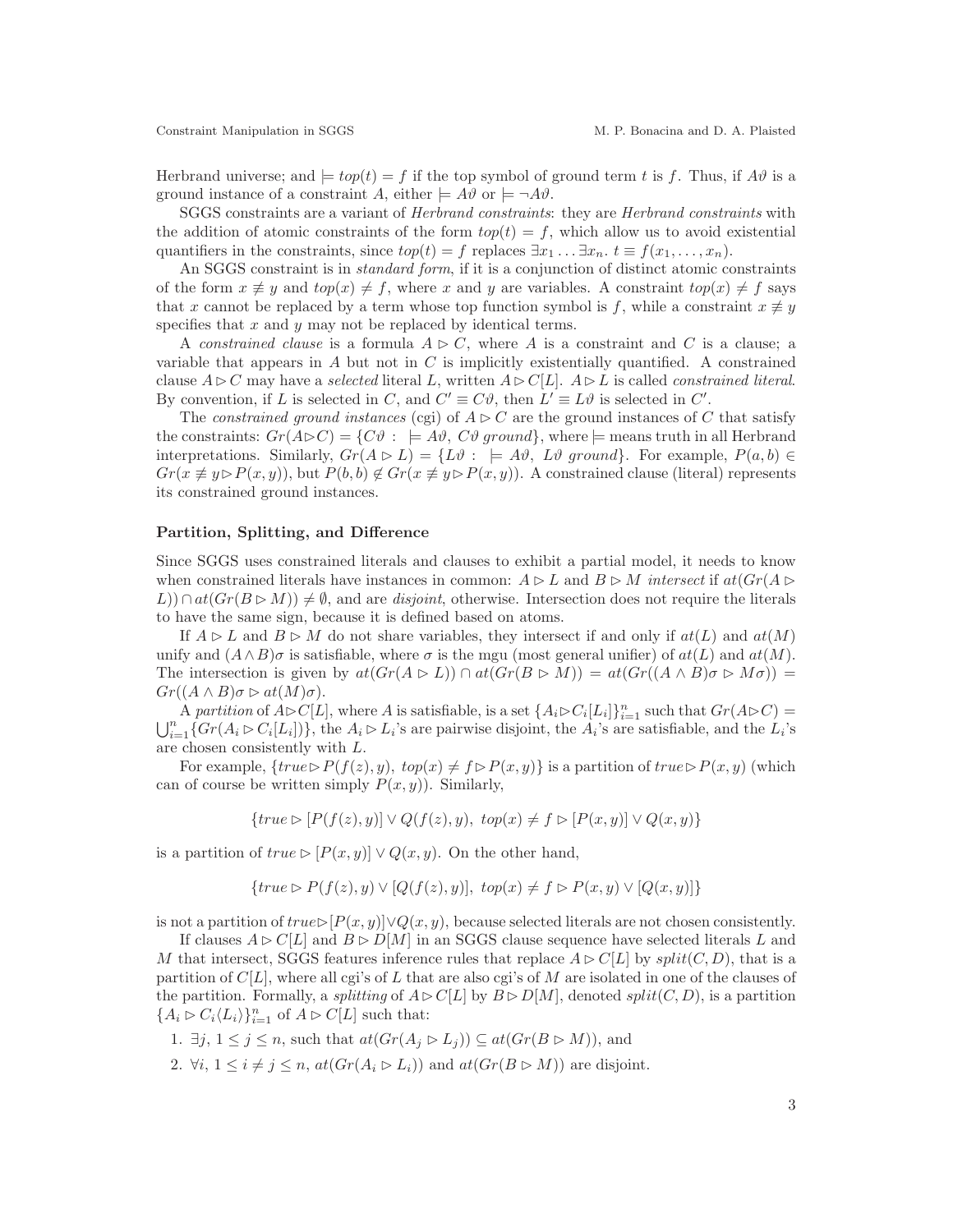The difference  $C - D$  is split $(C, D)$  with  $C_j$  removed. Clause  $C_j$  is the representative of D in split(C, D):  $at(Gr(A_j \triangleright L_j))$  is the intersection of  $A \triangleright L$  and  $B \triangleright M$ , while  $C - D$  captures the cgi's of L that are not cgi's of M. We write  $Gr(C-D)$  for  $\bigcup_{i=1,i\neq j}^{n} Gr(C_i)$ . For example, a splitting of  $true \triangleright P(x, y)$  by  $true \triangleright P(f(w), g(z))$  is

$$
\{true \rhd P(f(w), g(z)),\ top(x) \neq f \rhd P(x, y),\ top(y) \neq g \rhd P(f(x), y)\}
$$

and their difference is  $\{top(x) \neq f \triangleright P(x, y), \ top(y) \neq g \triangleright P(f(x), y)\}.$  On the other hand,

$$
\{true \triangleright P(f(w), g(z)), top(x) \neq f \triangleright P(x, y), top(y) \neq g \triangleright P(x, y)\}\
$$

is not a splitting of  $true \triangleright P(x, y)$  by  $true \triangleright P(f(w), g(z))$ , because it is not a partition, since  $top(x) \neq f \triangleright P(x, y)$  and  $top(y) \neq g \triangleright P(x, y)$  intersect: for instance,  $P(a, b)$  is a cgi of both. In the correct splitting,  $P(a, b)$  is a cgi of  $top(x) \neq f \triangleright P(x, y)$ , not of  $top(y) \neq g \triangleright P(f(x), y)$ .

As this example shows, computing  $split(C, D)$  and  $C - D$  introduces constraints, including non-standard ones, even when  $C$  and  $D$  have empty constraints to begin with. This is precisely why SGGS works with constrained clauses.

If  $at(L)$  and  $at(M)$  do not unify,  $Gr(C-D) = Gr(C)$ ; if they unify with mgu  $\sigma$ , then  $split(C, D) = (C - D) \cup \{A\sigma \wedge B\sigma \triangleright C[L|\sigma\}, \text{ and } (C - D) = (C - (A\sigma \wedge B\sigma \triangleright C[L|\sigma)). \text{ Thus,}$ if we have a way to compute  $C - D$ , we also have a way to compute  $split(C, D)$ , and we can restrict ourselves to compute  $C - D$  under the assumption that D is an instance of C.

#### Rules to Compute Clause Difference and Standardize Constraints

The following rules are sound, as premise and conclusion represent the same set of cgi's. If a conclusion has the form  $A_1 \triangleright C_1, \ldots, A_n \triangleright C_n$ , it is a disjunction, and represents  $\bigcup_{i=1}^n Gr(A_i \triangleright$  $C_i$ ). We begin with rules to compute  $C - D$  when  $D \equiv C\sigma$ .

#### Rules for Clause Difference and Disjunctive Normal Form

If  $\{x \leftarrow f(x_1, \ldots, x_n)\} \subseteq \sigma$  for some  $x \in vars(C)$  and new variables  $x_i, 1 \leq i \leq n$ , the DiffSim *rule* applies  $\{x \leftarrow f(x_1, \ldots, x_n)\}\)$  to make C similar to D and on the other hand adds  $top(x) \neq f$ to make them different:

$$
(A \triangleright C) - (B \triangleright D)
$$
  

$$
(A \triangleright C)\{x \leftarrow f(x_1, ..., x_n)\} - (B \triangleright D), A \wedge (top(x) \neq f) \triangleright C
$$

If C and D are similar, and  $\{x \leftarrow y\} \subseteq \sigma$  for distinct variables  $x, y \in vars(C)$ , the DiffVar rule applies  $\{x \leftarrow y\}$  to make C a variant of D and on the other hand adds  $x \not\equiv y$  to make them different:

$$
(A \rhd C) - (B \rhd D)
$$
  

$$
(A \rhd C)\{x \leftarrow y\} - (B \rhd D), \ (x \not\equiv y \land A) \rhd C
$$

If  $C$  and  $D$  are variants but not identical, the  $DiffId$  rule makes them identical:

$$
\frac{(A \rhd C) - (B \rhd D)}{(A \rhd C)\sigma - (B \rhd D)}
$$

The *DiffElim rule* replaces difference by negation:

$$
\frac{(A \rhd C) - (B \rhd C)}{(A \wedge \neg B) \rhd C}
$$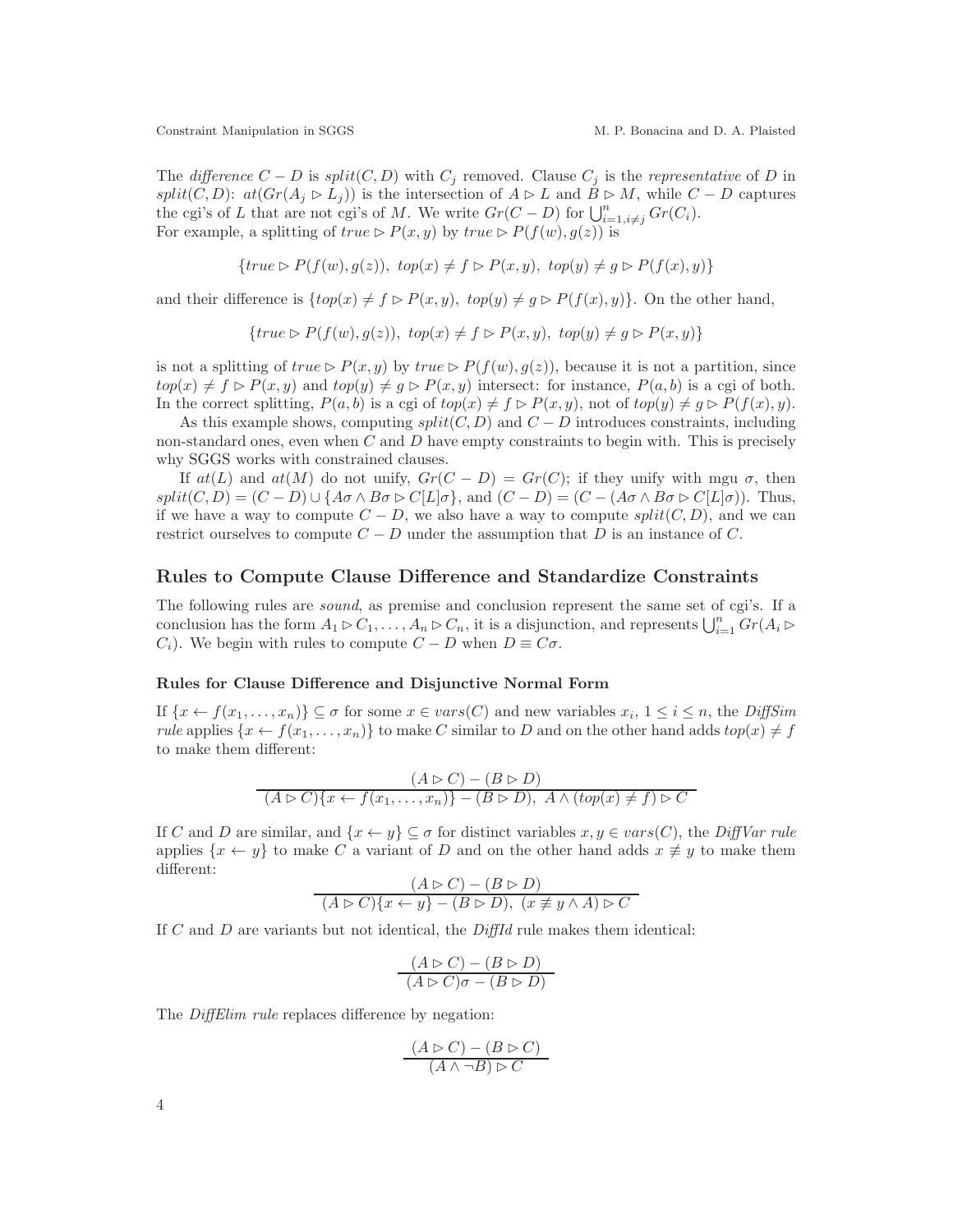Since B is a conjunction of constraints,  $\neg B$  is a disjunction of their negations. The next rules restore disjunctive normal form (DNF). The *Equiv rule* replaces a constraint by its DNF:

$$
\frac{A \rhd C}{dn f(A) \rhd C}
$$

where  $dnf(A)$  is the disjunctive normal form of A; and the *Div rule* subdivides disjunction:

$$
\frac{(A \vee B) \triangleright C}{A \triangleright C, B \triangleright C}
$$

#### Rules for Reduction to Standard Form

The rules for reduction to standard form comprise rules for identity and rules for top symbol. The rules for identity eliminate or decompose all identity constraints, except those in standard form  $x \not\equiv y$ .

The ElimId1 rule eliminates a constraint between variable and term: if  $x \notin vars(s)$ , then:

$$
(A \land x \equiv s) \rhd C
$$
  

$$
(A \rhd C)\{x \leftarrow s\}
$$

if  $x \in vars(s)$  and s is not a variable, then:

$$
\frac{(A \land x \equiv s) \rhd C}{\bot}
$$
\n
$$
(A \land x \not\equiv s) \rhd C
$$
\n
$$
(A \rhd C)
$$

The *ElimId2 rule* detects a conflict: if  $f \neq g, m \geq 0, n \geq 0$ , then:

$$
\frac{(A \wedge f(s_1, \ldots, s_n) \equiv g(t_1, \ldots, t_m)) \triangleright C}{\perp}
$$

The ElimId3 rule eliminates a satisfied constraint: if  $f \neq g, m \geq 0, n \geq 0$ , then:

$$
\frac{(A \wedge f(s_1, \ldots, s_n) \neq g(t_1, \ldots, t_m)) \triangleright C}{A \triangleright C}
$$

The *ElimId4 rule* decomposes an identity: if  $n \geq 0$ , then:

$$
\frac{(A \wedge f(s_1, \ldots, s_n) \equiv f(t_1, \ldots, t_n)) \triangleright C}{(A \wedge s_1 \equiv t_1 \wedge \ldots \wedge s_n \equiv t_n) \triangleright C}
$$

The *ElimId5 rule* decomposes a negated identity: if  $n \geq 0$ , then:

$$
(A \wedge f(s_1, \ldots, s_n) \not\equiv f(t_1, \ldots, t_n)) \triangleright C
$$
  

$$
(A \wedge (s_1 \not\equiv t_1 \vee \ldots \vee s_n \not\equiv t_n)) \triangleright C
$$

The ElimId6 rule eliminates a negated identity between variable and non-variable term:

$$
(A \land x \neq f(s_1, \ldots, s_n)) \rhd C
$$
  

$$
A \land top(x) \neq f \rhd C, ((A \land f(s_1, \ldots, s_n) \neq f(y_1, \ldots, y_n)) \rhd C)\{x \leftarrow f(y_1, \ldots, y_n)\}
$$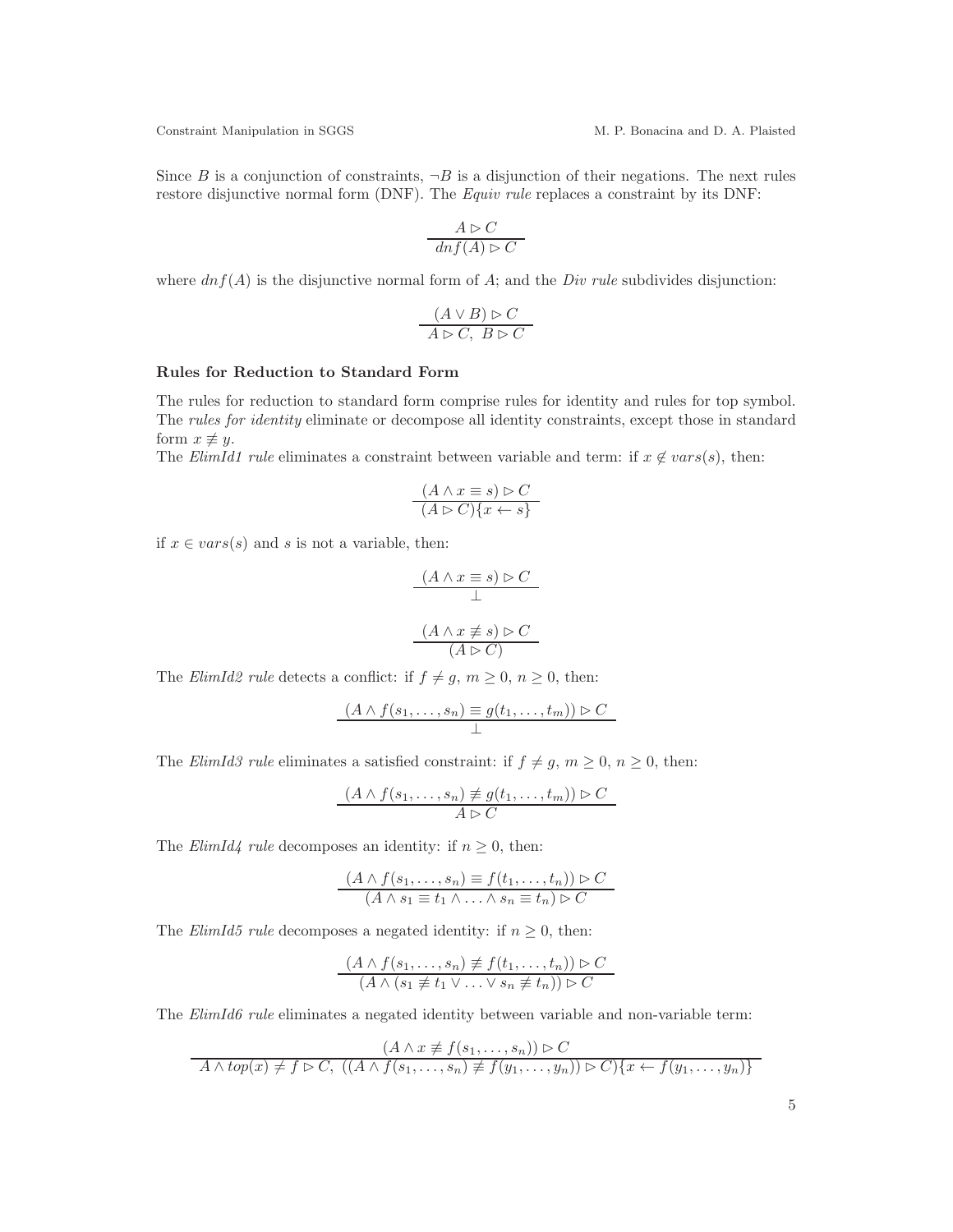where  $n \geq 0$ , and the  $y_i$ 's,  $1 \leq i \leq n$ , are new variables. The  $ElimId7$  rule detects a conflict: if s is a variable or constant, then:

$$
(A \land s \not\equiv s) \triangleright C
$$
  

$$
\bot
$$

As an example, consider computing  $split(C, D)$ , where  $A \triangleright C[L]$  is true  $\triangleright P(x, f(x))$  and  $B \triangleright D[M]$  is  $x \not\equiv y \triangleright P(x, y)$ . After renaming variables in the second clause, so that  $B \triangleright D[M]$ becomes  $x' \neq y \triangleright P(x', y)$ , the unification of  $at(L) = P(x, f(x))$  and  $at(M) = P(x', y)$ , yields mgu  $\sigma = \{x' \leftarrow x, y \leftarrow f(x)\}\$ , so that  $A\sigma \wedge B\sigma \triangleright C[L]\sigma$  is  $x \not\equiv f(x) \triangleright P(x, f(x))$ . The ElimId1 rule reduces this clause to  $true \triangleright P(x, f(x))$ , which is the same as  $A \triangleright C[L]$ . Thus,  $C - D = C - C$ , or the difference is empty, because indeed  $Gr(A \triangleright C[L]) \subseteq Gr(B \triangleright D[M])$ . Accordingly,  $split(C, D)$  is  $A \triangleright C[L]$  itself, or the splitting operation leaves the clause unchanged, because we tried to split a clause by a more general one.

The rules for top symbol eliminate all top symbol constraints, except those in standard form  $top(x) \neq f.$ 

The ElimTop1 rule detects a conflict in a positive constraint: if  $f \neq g, n \geq 0$ , then:

$$
A \wedge top(f(s_1, \ldots, s_n)) = g \triangleright C
$$

The *ElimTop2 rule* eliminates a satisfied positive constraint: if  $n \geq 0$ , then:

$$
\frac{A \wedge top(f(s_1, \ldots, s_n)) = f \triangleright C}{A \triangleright C}
$$

The *ElimTop3 rule* eliminates a satisfied negative constraint: if  $f \neq g, n \geq 0$ , then:

$$
\frac{A \wedge top(f(s_1, \dots, s_n)) \neq g \triangleright C}{A \triangleright C}
$$

The *ElimTop4* rule detects a conflict in a negated constraint: if  $n \geq 0$ , then:

$$
A \wedge top(f(s_1, \ldots, s_n)) \neq f \triangleright C
$$

The *ElimTop5 rule* eliminates a positive constraint: if  $n \geq 0$ , then:

$$
A \wedge top(x) = f \triangleright C
$$
  

$$
(A \triangleright C)\{x \leftarrow f(x_1, \dots, x_n)\}
$$

where for all  $i, 1 \leq i \leq n$ ,  $x_i$  is a new variable.

The combined effect of all rules is to standardize all constraints.

#### Termination

The application of the identity rules may not terminate in general. For example, consider a clause  $(x \neq f(y) \land y \neq f(x) \rhd P(x, y))$ : ElimId6 yields the two clauses  $(top(x) \neq f \land y \neq f(x))$  $f(x) \triangleright P(x, y)$  and  $(f(z) \neq f(y) \land y \neq f(f(z)) \triangleright P(f(z), y)$ . Using ElimId5, the latter clause becomes  $(z \neq y \land y \neq f(f(z)) \rhd P(f(z), y))$ , which by another application of ElimId6, yields the two clauses  $(z \neq y \wedge top(y) \neq f) \triangleright P(f(z), y)$  and  $(z \neq f(w) \wedge f(w) \neq f(f(z)) \triangleright P(f(z), f(w))$ . Using ElimId5 again, the latter clause becomes  $(z \neq f(w) \land w \neq f(z) \triangleright P(f(z), f(w)))$ , whose constraint is a variant of the original one.

Nonetheless, SGGS does not need that every series of applications of these rules terminate. It suffices that the computation of clause difference terminates: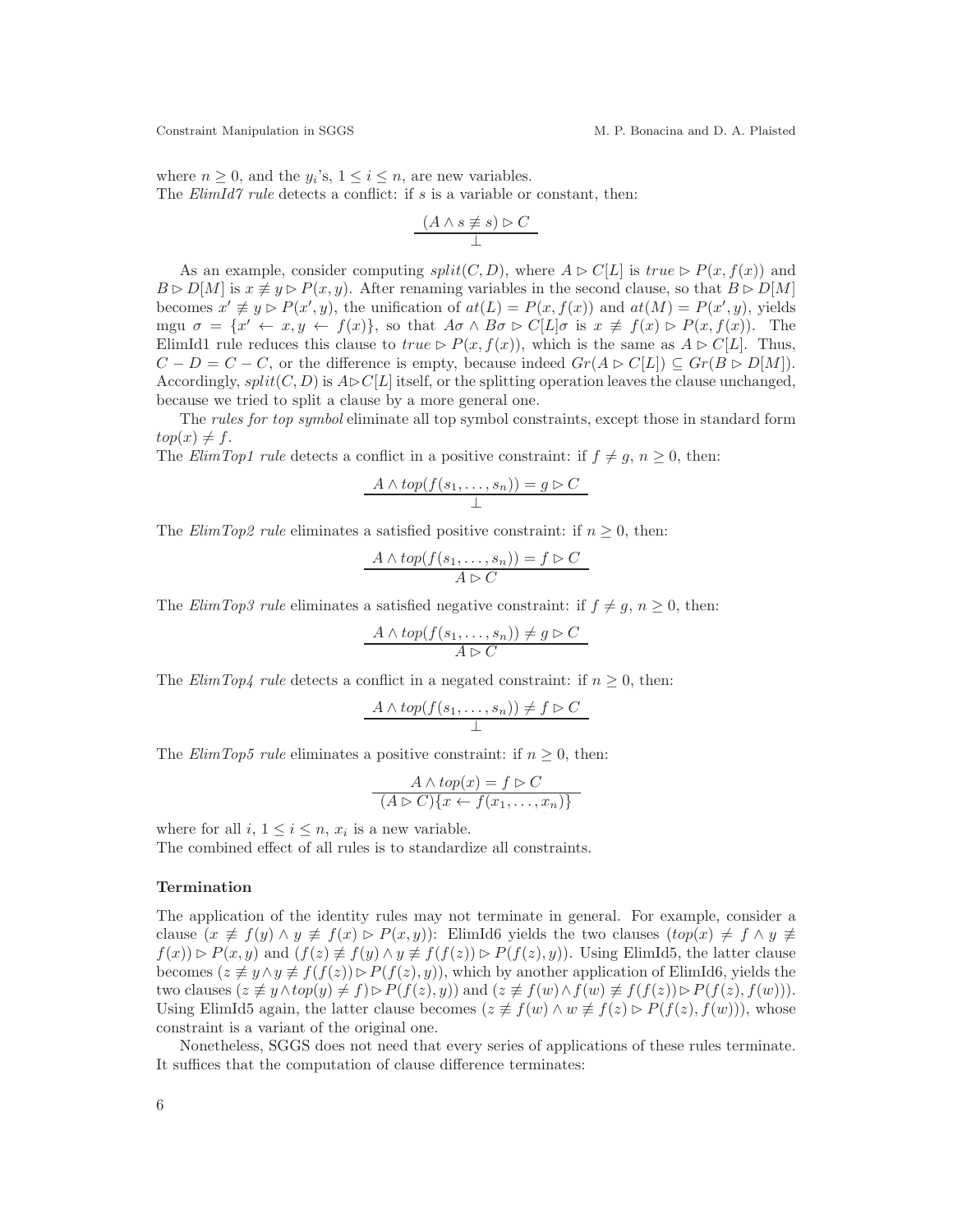**Theorem 1.** Given  $A \triangleright C$  and  $B \triangleright D$ , such that  $D \equiv C\sigma$ , and A and B are in standard form, any application of the clause difference rules to  $C - D$ , where (1) any application of DiffElim or ElimId5 is followed by conversion to DNF, and (2) all constraints are restored to standard form after every application of a clause difference rule, is guaranteed to terminate.

Proof. First we show that the rules for clause difference do not cause non-termination. DiffId and DiffElim can be applied only once. DiffVar can be applied only a finite number of times, because each application decreases the number of variables in  $C$ . Each DiffSim step applies to C a substitution  $\{x \leftarrow f(x_1, \ldots, x_n)\}\$ from  $\sigma$ : since  $\sigma$  contains finitely many such pairs, DiffSim can be applied only a finite number of times. Then we prove that standardization between an application of a clause difference rule and the next is guaranteed to terminate:

- <span id="page-6-0"></span>1. DiffId only renames variables, which does not enable any other rule.
- <span id="page-6-1"></span>2. DiffVar adds an  $x \neq y$ , which is in standard form, and applies a substitution  $\{x \leftarrow y\}$ , whose only effect may be to replace an  $x \neq y$  by an  $x \neq x$ , eliminated by ElimId7.
- 3. DiffSim adds a  $top(x) \neq f$ , which is in standard form, and applies a substitution  $\{x \leftarrow f\}$  $f(x_1, \ldots, x_n)$ , which may have two effects. One is to replace the occurrence of x in a constraint  $top(x) \neq g$  by  $f(x_1, \ldots, x_n)$ . This enables either ElimTop3 or ElimTop4, which terminate. The other is to transform an  $x \not\equiv y$  into an  $f(x_1, \ldots, x_n) \not\equiv y$ , enabling ElimId6. This rule adds a  $top(x) \neq f$ , which is in standard form, and applies another substitution of the same form, so that eventually a subset of the variables may be replaced by terms  $f(x_1, \ldots, x_n)$  where the  $x_i$ 's are new. This can only be done a finite number of times, because the new variables will never be replaced in this way. If two such substitutions are applied to a  $z \neq w$ , an  $f(x_1, \ldots, x_n) \neq f(y_1, \ldots, y_n)$  may arise. ElimId5 applies to such a constraint, followed by conversion to DNF. The result is a disjunction of constrained clauses, each containing in its constraint an  $x_i \neq y_i$ , for some i, which is in standard form.
- 4. DiffElim yields  $(A \wedge \neg B) \triangleright C$ , followed by conversion to DNF. The effect may be to add  $x \equiv y$  (negation of  $x \not\equiv y$  in B) or  $top(x) = f$  (negation of  $top(x) \neq f$  in B). In the first case, ElimId1 applies  $\{x \leftarrow y\}$ , covered in Case [\(2\)](#page-6-0) of this proof. In the second case, ElimTop5 applies  $\{x \leftarrow f(x_1, \ldots, x_n)\}$ , covered in Case [\(3\)](#page-6-1) of this proof.

□

## Discussion

We presented a set of inference rules to compute the difference between two constrained clauses, and to reduce to standard form SGGS constraints. We showed by a counter-example that it is not the case that any application of the inference rules for standardization is guaranteed to terminate. Then we proved that computation of clause difference is guaranteed to terminate, and that standardization in the context of computing clause differences is also guaranteed to terminate.

SGGS is a new reasoning method that uses sequences of constrained clauses to represent candidate partial models, during the search for a refutation, or a model, of a set of first-order clauses. When clauses in the sequence contribute to the candidate partial model sets of ground literals with non-empty intersection, there is a duplication. SGGS removes this duplication by inferences that split a clause with respect to another. Computing this splitting requires to compute unification of literals and differences of clauses, whence the interest for the difference operation.

SGGS constraints are a variant of Herbrand constraints (e.g.,  $[6, 7, 5, 4]$  $[6, 7, 5, 4]$  $[6, 7, 5, 4]$  $[6, 7, 5, 4]$ ): they feature atomic constraints in the form  $top(t) = f$ , which allow one to avoid existential quantifiers in